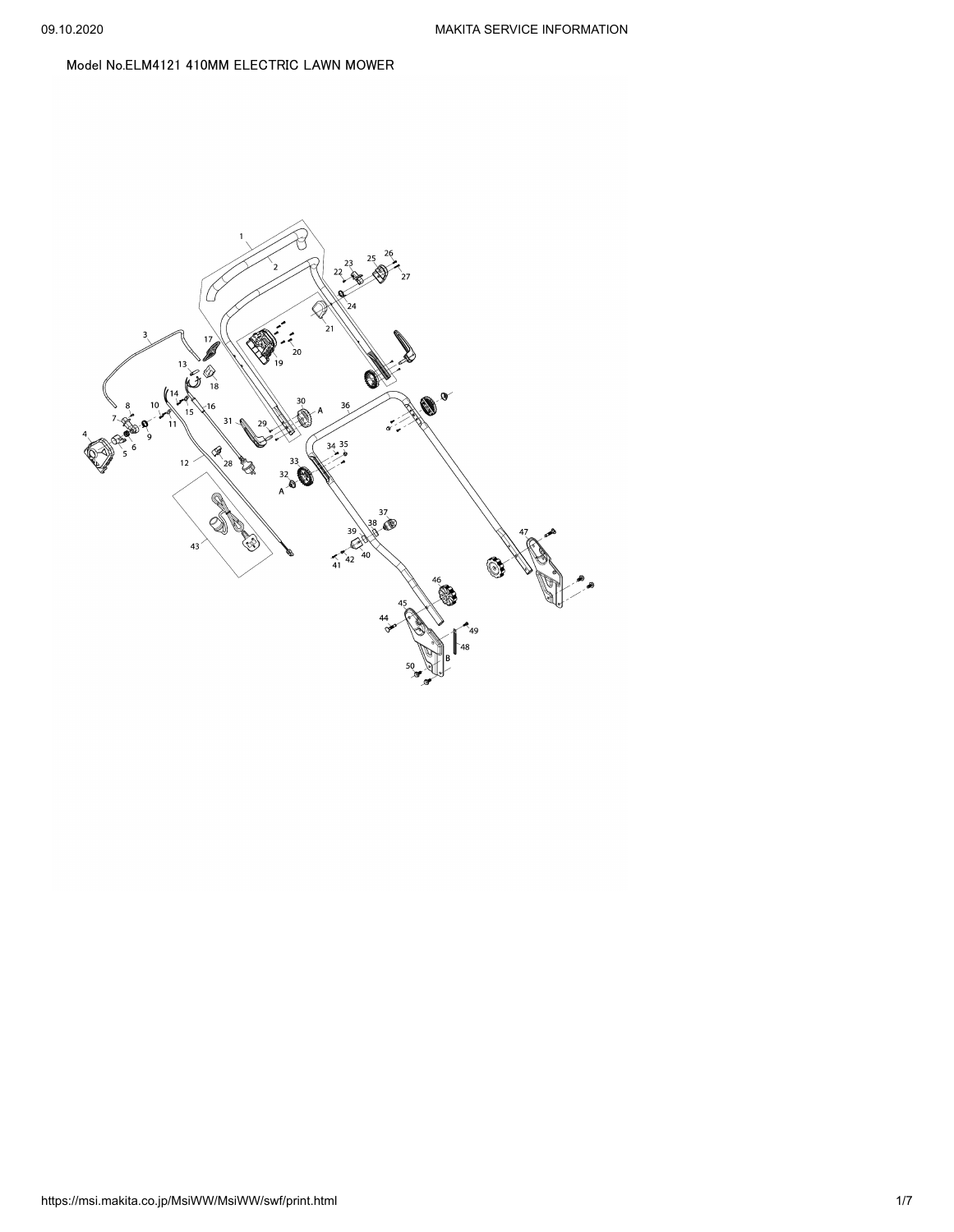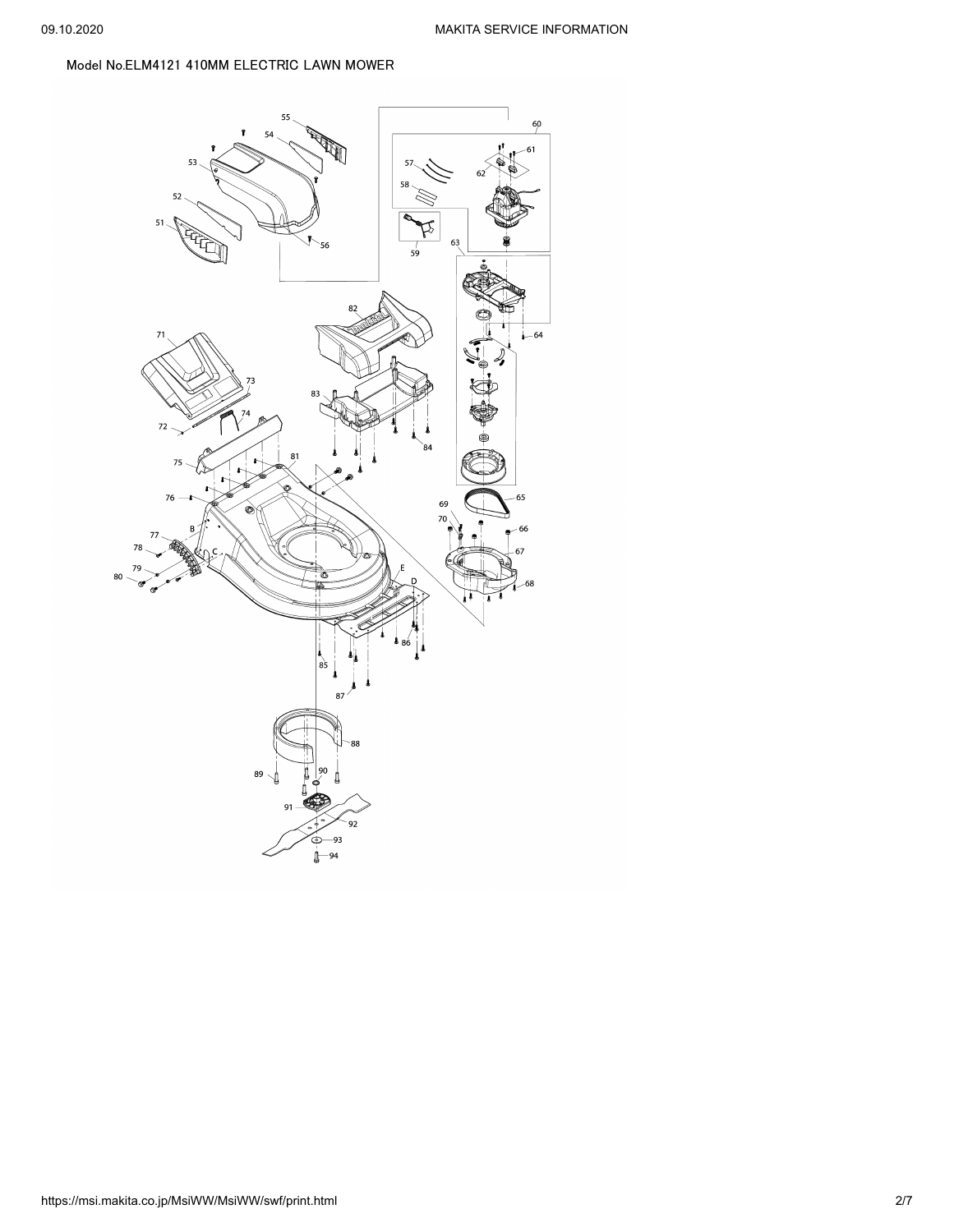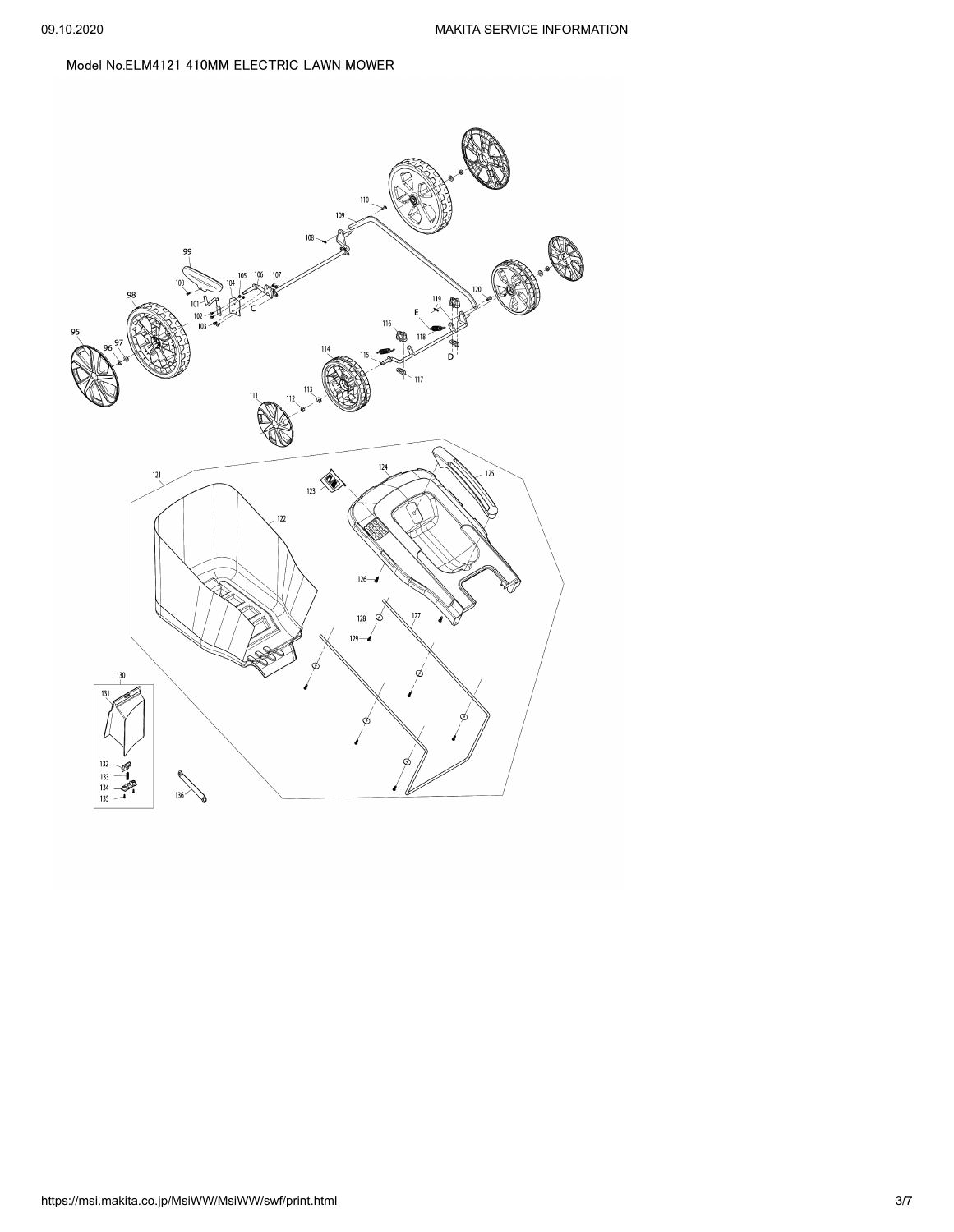|                 |            | Артикул Детали  Описание               |               |                         |        |  | Замена   Количество   New/Old   Продажи   Закупка   Примечание |
|-----------------|------------|----------------------------------------|---------------|-------------------------|--------|--|----------------------------------------------------------------|
| 001             | YA00000958 | UPPER HANDLE BAR<br>ASSY               |               | 1                       |        |  |                                                                |
| D <sub>10</sub> |            | INC. 2                                 |               |                         |        |  |                                                                |
| 002             | YA00001187 | <b>SPONGE GRIP</b>                     |               | $\mathbf{1}$            |        |  |                                                                |
| 003             | YA00000959 | <b>SWITCH LEVER</b>                    |               | $\mathbf{1}$            |        |  |                                                                |
| 004             | YA00000765 | <b>SWITCH BOX RIGHT</b>                |               | $\mathbf{1}$            |        |  |                                                                |
| 005             | YA00000766 | <b>SWITCH LINK BUTTON</b>              |               | $\mathbf{1}$            |        |  |                                                                |
| 006             | YA00000767 | <b>COMPRESSION SPRING</b><br>16.8      |               | $\mathbf{1}$            |        |  |                                                                |
| 007             | YA00000768 | SWITCH LEVER END CAP<br>RIGHT          |               | $\mathbf{1}$            |        |  |                                                                |
| 008             | 652024721  | Винт                                   |               | $\mathbf{1}$            |        |  |                                                                |
| 009             | YA00000769 | <b>SWITCH TORSION</b><br>SPRING 21     |               | $\mathbf{1}$            |        |  |                                                                |
| 010             | YA00000778 | SELF TAPPING SCREW<br>ST4X16           |               | $\overline{2}$          |        |  |                                                                |
| 011             | YA00000780 | <b>CORD CLAMP</b>                      |               | $\mathbf{1}$            |        |  |                                                                |
| 012             | YA00000914 | POWER SUPPLY CORD<br>ASSY              |               | $\mathbf{1}$            |        |  |                                                                |
| 013             | YA00000781 | <b>INDICATOR LENZ</b>                  |               | $\mathbf{1}$            |        |  |                                                                |
| 014             | YA00000778 | SELF TAPPING SCREW                     |               | $\overline{2}$          |        |  |                                                                |
|                 |            | ST4X16                                 |               |                         |        |  |                                                                |
| 015             | YA00000780 | <b>CORD CLAMP</b><br>POWER SUPPLY CORD |               | $\mathbf{1}$            |        |  |                                                                |
| 016             | YA00000773 | ASSY (EURO)                            |               | $\mathbf{1}$            |        |  |                                                                |
| 017             | 652023811  | Кабель                                 |               | $\mathbf{1}$            |        |  |                                                                |
| 018             | YA00000772 | <b>SWITCH</b>                          |               | $\mathbf{1}$            |        |  |                                                                |
| 019             | YA00000782 | <b>SWITCH BOX LEFT</b>                 |               | $\mathbf{1}$            |        |  |                                                                |
| 020             | YA00000778 | SELF TAPPING SCREW<br>ST4X16           |               | 6                       |        |  |                                                                |
| 021             | 652023795  | Держатель<br>бок.рукоятки              |               | $\mathbf{1}$            |        |  |                                                                |
| 022             | 652024721  | Винт                                   |               | $\mathbf{1}$            |        |  |                                                                |
| 023             | 652023794  | Левый<br>шарнир<br>рукоятки            |               | $\mathbf{1}$            |        |  |                                                                |
| 024             | YA00000737 | <b>TORSION SPRING</b>                  |               | $\overline{1}$          |        |  |                                                                |
| 025             | 652023793  | Держатель<br>бок.рукоятки              |               | $\mathbf{1}$            |        |  |                                                                |
| 026             | YA00000778 | SELF TAPPING SCREW<br>ST4X16           |               | $\mathbf{1}$            |        |  |                                                                |
| 027             | YA00000785 | SELF TAPPING SCREW<br>ST4X25           |               | $\mathbf{1}$            |        |  |                                                                |
| 028             | YA00000921 | <b>CABLE CLIP</b>                      |               | $\mathbf{1}$            |        |  |                                                                |
| 029             | YA00000960 | <b>SELF TAPPING SCREW</b><br>ST3X12    |               | 4                       |        |  |                                                                |
| 030             | YA00000961 | ANGLE ADJUSTMENT<br><b>JOINT UPPER</b> |               | $\overline{\mathbf{c}}$ |        |  |                                                                |
| 031             | YA00000975 | TENSION LEVER ASSY                     |               | $\overline{\mathbf{c}}$ |        |  |                                                                |
| 032             | YA00000976 | <b>CONICAL SPRING</b>                  |               | $\overline{\mathbf{c}}$ |        |  |                                                                |
| 033             | YA00000977 | ANGLE ADJUSTMENT<br>JOINT LOWER        |               | 2                       |        |  |                                                                |
| 034             | YA00000960 | SELF TAPPING SCREW<br>ST3X12           |               | 4                       |        |  |                                                                |
| 035             | YA00000802 | HEX.FRANGE CAP NUT<br>M6               |               | $\overline{\mathbf{2}}$ |        |  |                                                                |
| 036             | YA00000974 | LOWER HANDLE<br><b>ASSEMBLY</b>        |               | $\overline{2}$          | $\ast$ |  |                                                                |
| $036 - 1$       | YA00000974 | <b>LOWER HANDLE</b><br><b>ASSEMBLY</b> | $\rightarrow$ | 1                       |        |  |                                                                |
| 037             | YA00000970 | CABLE GUIDE RING                       |               | 1                       |        |  |                                                                |
| 038             | YA00000971 | <b>RUBBER SHEET</b>                    |               | $\mathbf{1}$            |        |  |                                                                |
| 039             | YA00000971 | <b>RUBBER SHEET</b>                    |               | $\mathbf{1}$            |        |  |                                                                |
| 040             | YA00000972 | <b>CABLE GUIDE CLAMP</b>               |               | $\mathbf{1}$            |        |  |                                                                |
| 041             | YA00000873 | SELF TAPPING SCREW<br>ST4X12           |               | 1                       |        |  |                                                                |
| 042             | YA00000973 | SELF TAPPING SCREW<br>ST3X16           |               | $\mathbf{1}$            |        |  |                                                                |
| 044             | YA00000983 | SQUARE NECKED BOLT<br>M8X40            |               | 2                       |        |  |                                                                |

Please order the parts with part number. The set of the set of the set of the set of the set of the set of the set of the 9/10/2020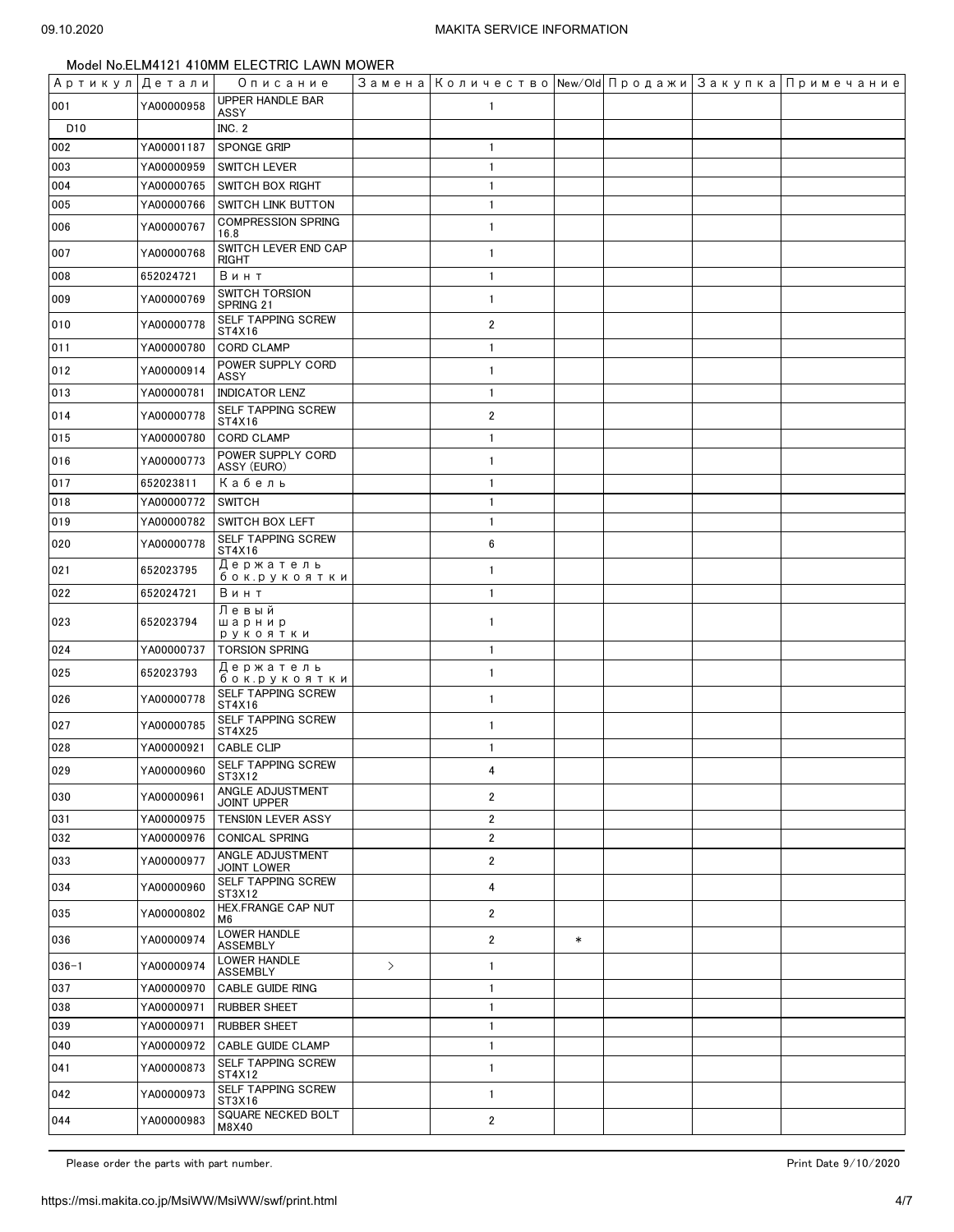| Артикул Детали  |            | Описание                                |         | Замена   Количество   New/Old   Продажи   Закупка   Примечание |        |  |  |
|-----------------|------------|-----------------------------------------|---------|----------------------------------------------------------------|--------|--|--|
| 045             | YA00000996 | <b>RIGHT HANDLE BRACKET</b>             |         |                                                                | $\ast$ |  |  |
| $045 - 1$       | YA00000996 | <b>RIGHT HANDLE BRACKET</b>             | O       | $\overline{1}$                                                 |        |  |  |
| 046             | YA00000803 | M8 KNOB                                 |         | $\overline{2}$                                                 |        |  |  |
| 047             | YA00001001 | LEFT HANDLE BRACKET                     |         | $\overline{1}$                                                 | $\ast$ |  |  |
| $047 - 1$       | YA00001001 | LEFT HANDLE BRACKET                     | $\circ$ | $\overline{1}$                                                 |        |  |  |
| 048             | YA00000997 | <b>CABLE CLAMP</b>                      |         | $\overline{1}$                                                 |        |  |  |
| 049             | YA00000998 | PAN HEAD SCREW M6X8                     |         | $\overline{1}$                                                 |        |  |  |
| 050             | YA00000995 | H.S.TRUSS HEAD SCREW<br>M8X16           |         | 4                                                              |        |  |  |
| 051             | YA00001008 | AIR INTAKE PLATE<br><b>RIGHT BULE</b>   |         | $\mathbf{1}$                                                   |        |  |  |
| 052             | YA00001010 | SPONGE SHEET                            |         | $\overline{1}$                                                 |        |  |  |
| 053             | YA00001006 | MOTOR HOOD UPPER<br><b>BLUE</b>         |         | $\overline{1}$                                                 |        |  |  |
| 054             | YA00001011 | SPONGE SHEET                            |         | $\overline{1}$                                                 |        |  |  |
| 055             | YA00001012 | AIR INTAKE PLATE LEFT<br><b>BULE</b>    |         | $\mathbf{1}$                                                   |        |  |  |
| 056             | YA00000450 | PAN HEAD SCREW<br>M5X14                 |         | 4                                                              | $\ast$ |  |  |
| $056 - 1$       | YA00000450 | PAN HEAD SCREW<br>M5X14                 | $\circ$ | 4                                                              |        |  |  |
| 057             | YA00001174 | <b>CABLE TIE</b>                        |         | $\overline{1}$                                                 |        |  |  |
| 058             | YA00001173 | HEAT SHRINKABLE TUBE                    |         | $\overline{1}$                                                 |        |  |  |
| 059             | YA00001181 | <b>LEAD WIRE SET</b>                    |         | $\mathbf{1}$                                                   |        |  |  |
| 060             | YA00000928 | MOTOR ASSY (230V)                       |         | $\overline{1}$                                                 |        |  |  |
| D <sub>10</sub> |            | INC. 57,58,61,62                        |         |                                                                |        |  |  |
| 061             | YA00000813 | SELF TAPPING SCREW<br>ST4X10            |         | 4                                                              |        |  |  |
| 062             | YA00000814 | <b>CARBON BRUSH 2PICS</b><br>SET        |         | $\overline{1}$                                                 |        |  |  |
| 063             | YA00001183 | <b>MOTOR FLAME &amp;</b><br>PULLEY ASSY |         | $\mathbf{1}$                                                   |        |  |  |
| 064             | YA00000806 | SELF TAPPING SCREW<br>ST5X20            |         | 4                                                              |        |  |  |
| 065             | YA00001180 | <b>LIBED BELT</b>                       |         | $\overline{1}$                                                 |        |  |  |
| 066             | 652023843  | Гайка<br>прижимная                      |         | 4                                                              |        |  |  |
| 067             | YA00001184 | <b>BELT COVER</b>                       |         | $\mathbf{1}$                                                   |        |  |  |
| 068             | YA00000806 | SELF TAPPING SCREW<br>ST5X20            |         | 5                                                              |        |  |  |
| 069             | YA00000778 | <b>SELF TAPPING SCREW</b><br>ST4X16     |         | $\overline{2}$                                                 |        |  |  |
| 070             | YA00001034 | <b>CORD CLAMP</b>                       |         | $\overline{1}$                                                 |        |  |  |
| 071             |            | YA00000992 REAR FLAP BULE               |         | $\mathbf{1}$                                                   |        |  |  |
| 072             | YA00000990 | STOP RING E-5                           |         | $\mathbf{1}$                                                   |        |  |  |
| 073             | YA00000991 | REAR FLAP HINGE ROD                     |         | $\mathbf{1}$                                                   |        |  |  |
| 074             | YA00000994 | <b>REAR FLAP TORSION</b><br>SPRING 7.7  |         | $\mathbf{1}$                                                   |        |  |  |
| 075             | YA00000999 | REAR FLAP MOUNT BULE                    |         | $\overline{1}$                                                 |        |  |  |
| 076             | YA00000794 | SELF TAPPING SCREW<br>ST4X14            |         | 5                                                              |        |  |  |
| 077             | YA00001002 | <b>HEIGHT ADJUSTER STOP</b><br>PLATE    |         | $\mathbf{1}$                                                   |        |  |  |
| 078             | YA00000450 | PAN HEAD SCREW<br>M5X14                 |         | $\overline{2}$                                                 | $\ast$ |  |  |
| $078 - 1$       | YA00000450 | PAN HEAD SCREW<br>M5X14                 | O       | $\overline{\mathbf{c}}$                                        |        |  |  |
| 079             | YA00000393 | NYLON INSERT HEX.<br><b>LOCK NUT M5</b> |         | 4                                                              | $\ast$ |  |  |
| $079 - 1$       | YA00000393 | NYLON INSERT HEX.<br><b>LOCK NUT M5</b> | $\circ$ | 4                                                              |        |  |  |
| 080             | YA00001032 | HEX. FLANGE BOLT<br>M5X12               |         | 4                                                              |        |  |  |
| 081             | YA00001003 | <b>DECK</b>                             |         | $\overline{1}$                                                 |        |  |  |
| 082             | YA00001019 | <b>FRONT HOOD BLUE</b>                  |         | $\overline{1}$                                                 |        |  |  |
| 083             | YA00001021 | FRONT AXLE COVER                        |         | $\overline{1}$                                                 |        |  |  |
| 084             | YA00000778 | SELF TAPPING SCREW<br>ST4X16            |         | 8                                                              |        |  |  |

Please order the parts with part number. The set of the set of the set of the set of the set of the set of the set of the 9/10/2020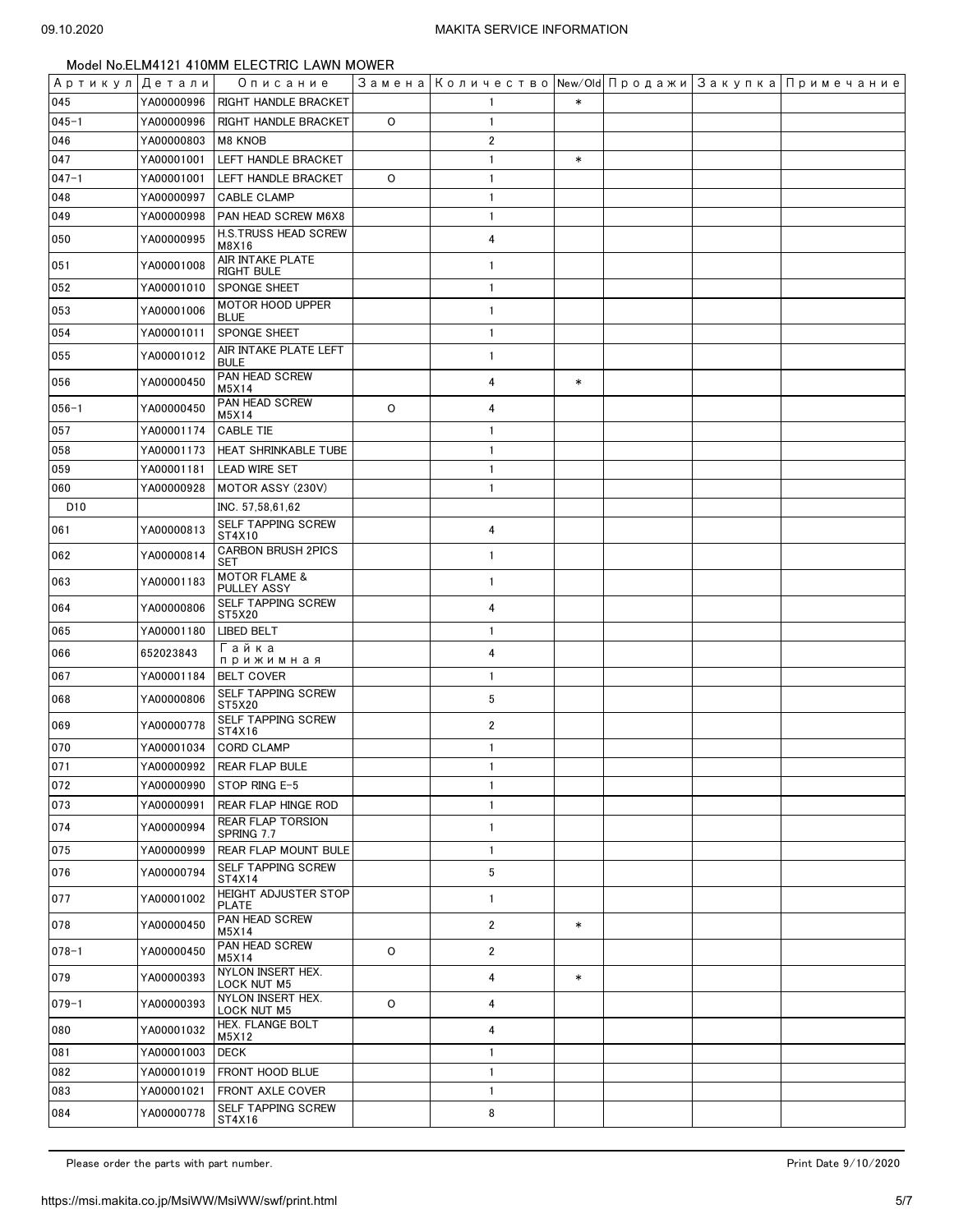| Артикул Детали  |                   | Описание                                        |   | Замена   Количество   New/Old   Продажи   Закупка   Примечание |        |  |  |
|-----------------|-------------------|-------------------------------------------------|---|----------------------------------------------------------------|--------|--|--|
| 085             | YA00000794        | <b>SELF TAPPING SCREW</b><br>ST4X14             |   | 2                                                              |        |  |  |
| 086             | YA00001030        | SELF TAPPING SCREW<br>ST5X20                    |   | 4                                                              |        |  |  |
| 087             | YA00001030        | SELF TAPPING SCREW<br>ST5X20                    |   | 6                                                              |        |  |  |
| 088             | YA00001015        | BELT COVER RETAINER                             |   | $\mathbf{1}$                                                   |        |  |  |
| 089             | YA00001016        | HEX. SOCKET HEAD<br>BOLT M8X35                  |   | 4                                                              |        |  |  |
| 090             | YA00001029        | SPACER RING 16                                  |   | $\mathbf{1}$                                                   |        |  |  |
| 091             | YA00000890        | <b>BLADE SUPPORT</b>                            |   | $\mathbf{1}$                                                   |        |  |  |
| 092             | YA00000734        | <b>BLADE 41</b>                                 |   | $\mathbf{1}$                                                   |        |  |  |
| 093             | YA00000891        | <b>CLAMP WASHER 8</b>                           |   | $\mathbf{1}$                                                   |        |  |  |
| 094             | YA00000827        | HEX. BOLT M8X25                                 |   | $\mathbf{1}$                                                   |        |  |  |
| 095             | YA00000925        | WHEEL CAP 7INCH                                 |   | $\overline{2}$                                                 |        |  |  |
| 096             | 652023843         | Гайка<br>прижимная                              |   | $\overline{2}$                                                 |        |  |  |
| 097             | YA00000420        | WASHER                                          |   | $\overline{2}$                                                 |        |  |  |
| 098             | YA00000926        | <b>WHEEL 8INCH</b>                              |   | $\overline{2}$                                                 |        |  |  |
| 099             | YA00000989        | <b>HEIGHT ADJUST GRIP</b>                       |   | $\mathbf{1}$                                                   |        |  |  |
| 100             | YA00000988        | PAN HEAD SCREW<br>M4X12                         |   | $\mathbf{1}$                                                   |        |  |  |
| 101             | YA00000987        | <b>HEIGHT ADJUST LEVER</b>                      |   | $\mathbf{1}$                                                   |        |  |  |
| 102             | YA00000407        | HEX. FLANGE BOLT<br>M5X16                       |   | $\overline{2}$                                                 |        |  |  |
| 103             | YA00000407        | HEX. FLANGE BOLT<br>M5X16                       |   | $\overline{2}$                                                 |        |  |  |
| 104             | YA00000986        | HEIGHT ADJUST SPRING                            |   | $\mathbf{1}$                                                   |        |  |  |
| 105             | YA00000393        | NYLON INSERT HEX.<br>LOCK NUT M5                |   | $\mathbf{1}$                                                   | $\ast$ |  |  |
| $105 - 1$       | YA00000393        | NYLON INSERT HEX.<br>LOCK NUT M5                | 0 | $\mathbf{1}$                                                   |        |  |  |
| 106             | YA00000985        | <b>REAR AXLE</b>                                |   | $\mathbf{1}$                                                   |        |  |  |
| 107             | YA00000393        | NYLON INSERT HEX.<br><b>LOCK NUT M5</b>         |   | $\overline{2}$                                                 | $\ast$ |  |  |
| $107 - 1$       | YA00000393        | NYLON INSERT HEX.<br><b>LOCK NUT M5</b>         | 0 | $\overline{2}$                                                 |        |  |  |
| 108             | YA00000851        | R PIN 7                                         |   | $\mathbf{1}$                                                   |        |  |  |
| 109             | YA00001017        | <b>CONNECTING ROD</b>                           |   | $\mathbf{1}$                                                   |        |  |  |
| 110             | YA00001018        | PIN 7                                           |   | $\mathbf{1}$                                                   |        |  |  |
| 111             | YA00001022        | WHEEL CAP 5.2INCH                               |   | $\overline{2}$                                                 |        |  |  |
| 112             | 652023843         | Гайка<br>прижимная                              |   | 2                                                              |        |  |  |
| 113             | YA00000420 WASHER |                                                 |   | $\overline{2}$                                                 |        |  |  |
| 114             | YA00001023        | <b>WHEEL 6INCH</b>                              |   | $\overline{\mathbf{2}}$                                        |        |  |  |
| 115             | YA00000954        | FRONT AXLE                                      |   | $\mathbf{1}$                                                   |        |  |  |
| 116             | YA00001026        | FRONT AXLE MOUNT<br><b>UPPER</b>                |   | $\overline{2}$                                                 |        |  |  |
| 117             | YA00001025        | FRONT AXLE MOUNT<br>LOWER                       |   | $\overline{\mathbf{2}}$                                        |        |  |  |
| 118             | YA00001027        | HEIGHT ADJUST ASSIST<br><b>SPRING</b>           |   | $\overline{2}$                                                 |        |  |  |
| 119             | YA00000851        | R PIN 7                                         |   | 1                                                              |        |  |  |
| 120             | YA00001018        | PIN <sub>7</sub>                                |   | $\mathbf{1}$                                                   |        |  |  |
| 121             | YA00000962        | <b>GRASS BOX</b><br>ASSY(MAKITA)                |   | $\mathbf{1}$                                                   |        |  |  |
| D <sub>10</sub> |                   | INC. 122-129                                    |   |                                                                |        |  |  |
| 122             | YA00000964        | <b>GRASS CATCH SIDE</b><br><b>CLOSS SET MAK</b> |   | $\mathbf{1}$                                                   |        |  |  |
| 123             | YA00000791        | <b>GRASS CATCHER</b><br><b>INDICATOR BLUE</b>   |   | 1                                                              |        |  |  |
| 124             | YA00000966        | <b>GRASS CATCHER UPPER</b><br><b>BORAD</b>      |   | 1                                                              |        |  |  |
| 125             | YA00000795        | GRIP                                            |   | $\mathbf{1}$                                                   |        |  |  |
| 126             | YA00000794        | SELF TAPPING SCREW<br>ST4X14                    |   | $\overline{\mathbf{2}}$                                        |        |  |  |
| 127             | YA00000968        | <b>GRASS CATCHER FRAME</b>                      |   | $\mathbf{1}$                                                   |        |  |  |
| 128             | YA00000967        | <b>WASHER 4</b>                                 |   | 6                                                              |        |  |  |

Please order the parts with part number. The set of the set of the set of the set of the set of the set of the set of the 9/10/2020